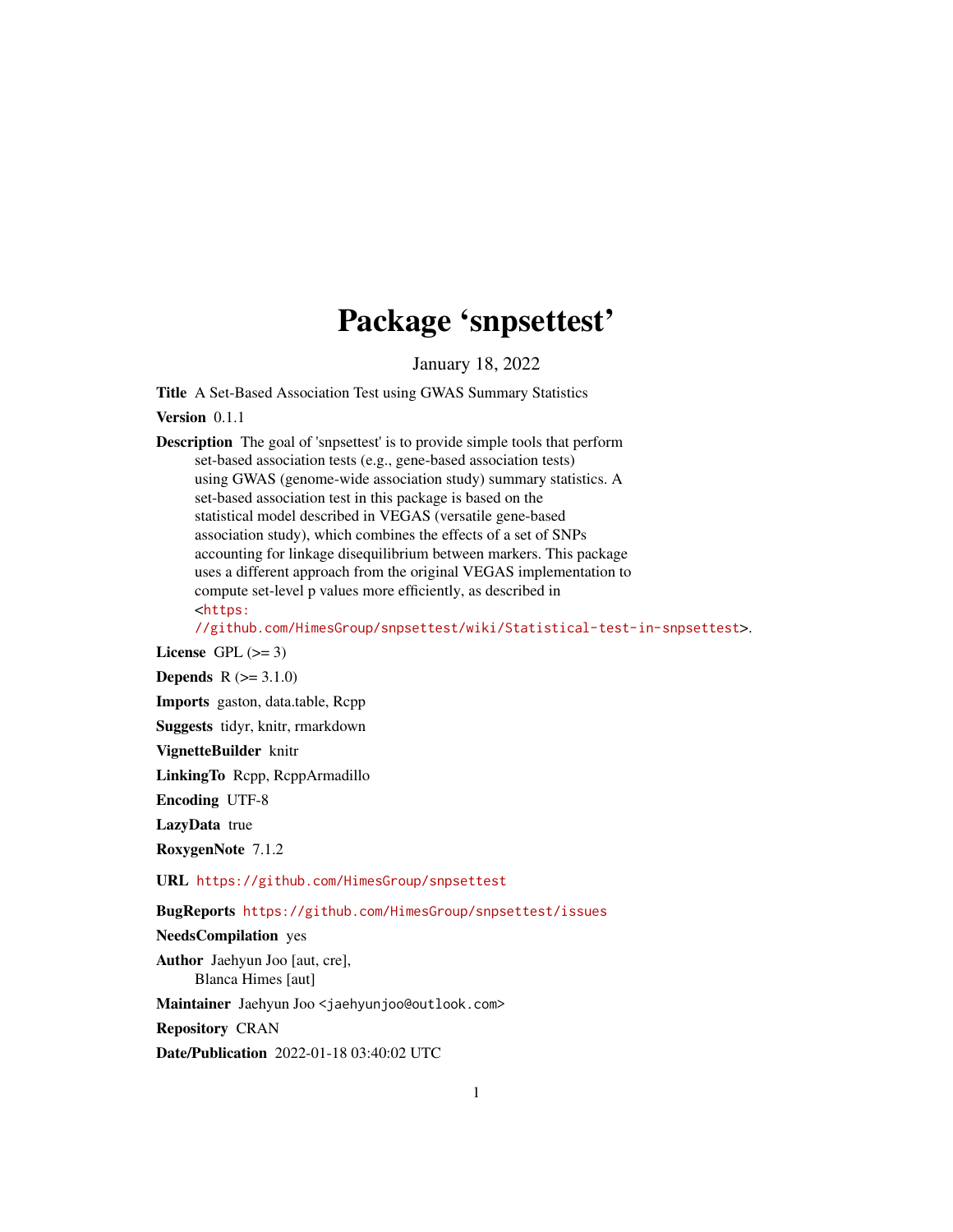## <span id="page-1-0"></span>R topics documented:

| Index |  |
|-------|--|
|       |  |
|       |  |
|       |  |
|       |  |
|       |  |
|       |  |
|       |  |

exGWAS *An example file of GWAS summary statistics*

#### Description

An example file of GWAS summary statistics

### Usage

exGWAS

#### Format

Data frame with columns

id SNP ID.

chr chromosome.

pos base-pair position.

A1, A2 allele codes.

pvalue p value.

#### Examples

head(exGWAS)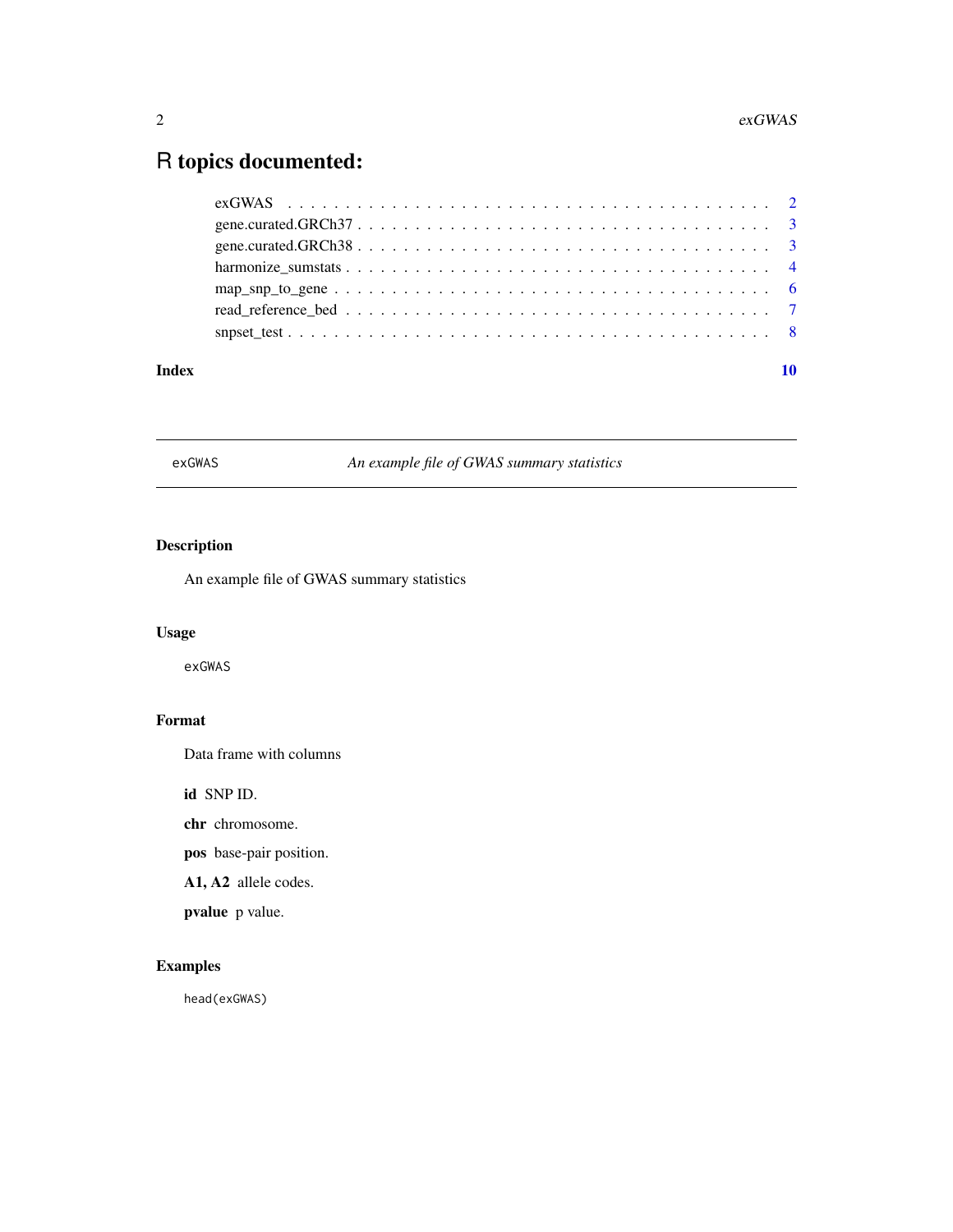<span id="page-2-0"></span>gene.curated.GRCh37 *Human gene information from the GENCODE GRCh37 version*

#### Description

Human gene information was extracted from the GENCODE release 19. This data only contains 'KNOWN' status genes with the following gene biotypes: protein-coding, Immunoglobulin (Ig) variable chain and T-cell receptor (TcR) genes.

#### Usage

gene.curated.GRCh37

#### Format

Data frame with columns

gene.id SNP ID.

chr chromosome.

start genomic start location (1-based).

end genomic end location.

strand genomic strand.

gene.name gene symbols mapped to the GENCODE genes.

gene.type gene biotypes in the GENCODE genes.

#### Source

[https://www.gencodegenes.org/human/release\\_19.html](https://www.gencodegenes.org/human/release_19.html)

#### Examples

head(gene.curated.GRCh37)

gene.curated.GRCh38 *Human gene information from the GENCODE GRCh38 version*

#### Description

Human gene information was extracted from the GENCODE release 37. This data only contains genes with the following gene biotypes: protein-coding, Immunoglobulin (Ig) variable chain and T-cell receptor (TcR) genes.

#### Usage

gene.curated.GRCh38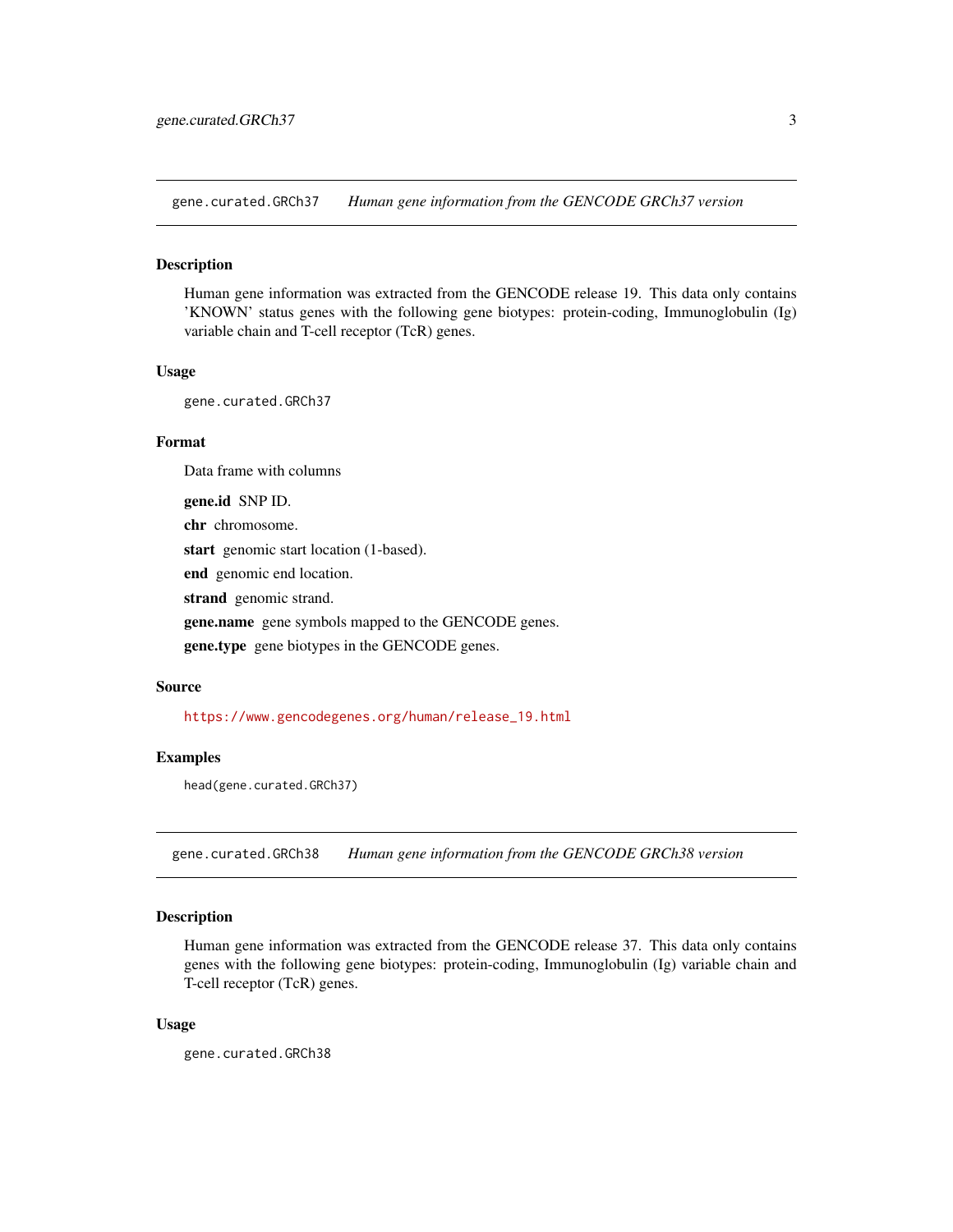#### Format

Data frame with columns

gene.id SNP ID. chr chromosome. start genomic start location (1-based). end genomic end location. strand genomic strand. gene.name gene symbols mapped to the GENCODE genes. gene.type gene biotypes in the GENCODE genes.

#### Source

[https://www.gencodegenes.org/human/release\\_37.html](https://www.gencodegenes.org/human/release_37.html)

#### Examples

head(gene.curated.GRCh38)

<span id="page-3-1"></span>harmonize\_sumstats *Harmonizing GWAS summary to reference data*

#### Description

Finds an intersection of variants between GWAS summary and reference data.

#### Usage

```
harmonize_sumstats(
  sumstats,
  x,
 match_by_id = TRUE,check_strand_flip = FALSE,
  return_indice = FALSE
\lambda
```
#### Arguments

| sumstats | A data frame with two columns: "id" and "pvalue".                                       |
|----------|-----------------------------------------------------------------------------------------|
|          | • id = SNP ID (e.g., rs numbers)                                                        |
|          | • pvalue = SNP-level p value                                                            |
|          | If match_by_id = FALSE, it requires additional columns: "chr", "pos", "A1" and<br>"A2". |
|          | $\bullet$ chr = chromosome                                                              |

<span id="page-3-0"></span>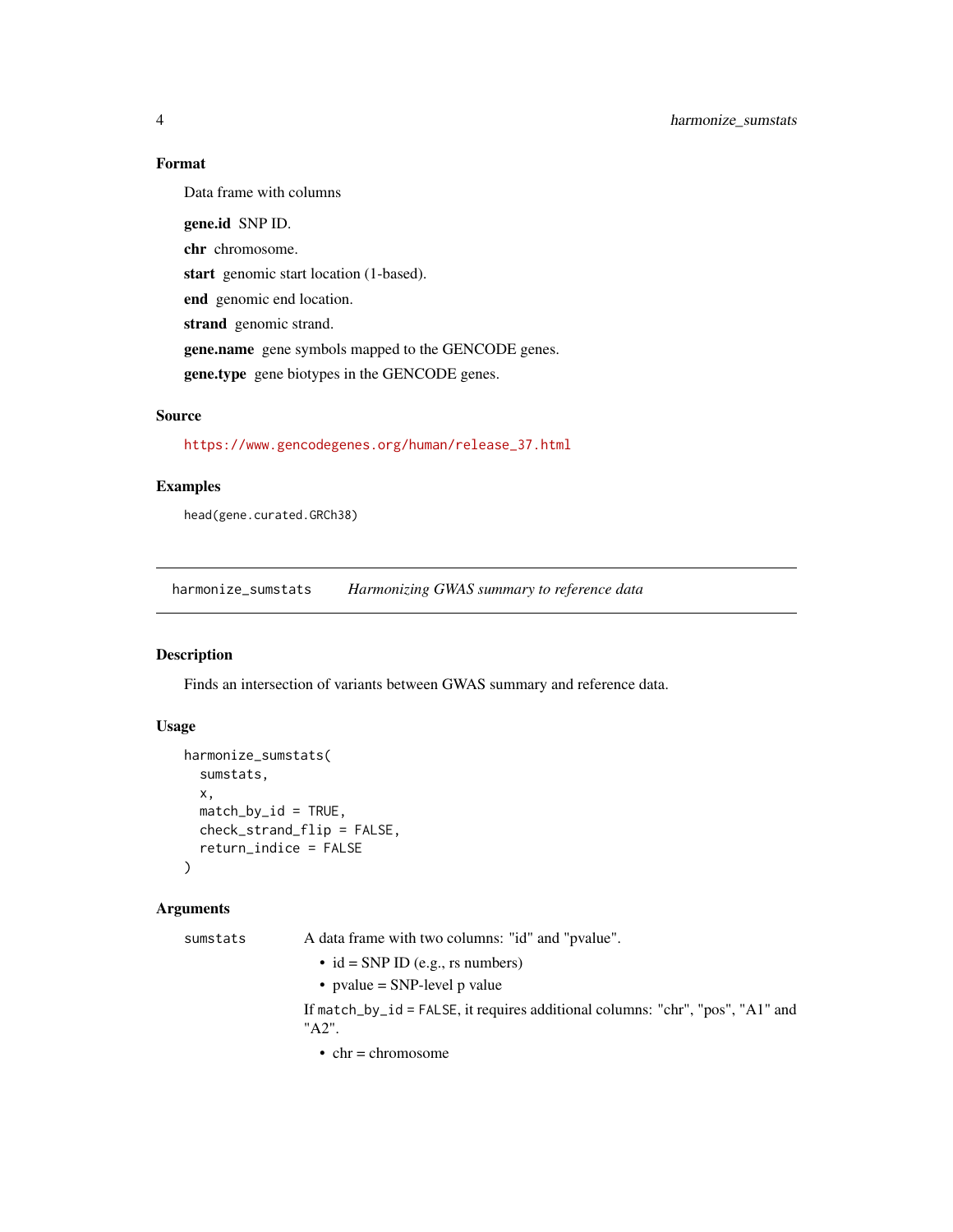|                   | • $pos = base-pair position (must be integer)$                                                                                                                                                                                                                                                                                                                                                                                                                                                            |
|-------------------|-----------------------------------------------------------------------------------------------------------------------------------------------------------------------------------------------------------------------------------------------------------------------------------------------------------------------------------------------------------------------------------------------------------------------------------------------------------------------------------------------------------|
|                   | • A1, $A2$ = allele codes (allele order is not important)                                                                                                                                                                                                                                                                                                                                                                                                                                                 |
| X                 | A bed. matrix object created using the reference data.                                                                                                                                                                                                                                                                                                                                                                                                                                                    |
| match_by_id       | If TRUE, SNP matching will be performed by SNP IDs instead of genomic posi-<br>tion and allele codes. Default is TRUE.                                                                                                                                                                                                                                                                                                                                                                                    |
| check_strand_flip |                                                                                                                                                                                                                                                                                                                                                                                                                                                                                                           |
|                   | Only applies when match_by_id = FALSE. If TRUE, the function 1) removes am-<br>biguous A/T and G/C SNPs for which the strand is not obvious, and 2) attempts<br>to find additional matching entries by flipping allele codes (i.e., A->T, T->A,<br>$C \rightarrow G, G \rightarrow A$ ). If the GWAS genotype data itself is used as the reference data, it<br>would be safe to set FALSE. Default is FALSE.                                                                                              |
| return_indice     | Only applied when match_by_id = FALSE. If TRUE, the function provides an<br>additional column indicating whether the match is with swapped alleles. If<br>check_strand_flip = TRUE, the function also provides an additional column<br>indicating whether the match is with flipped strand. Unnecessary for gene-based<br>tests in this package, but may be useful for other purposes (e.g., harmonization<br>for meta-analysis that needs to flip the sign of beta for a match with swapped<br>alleles). |

#### Details

Pre-processing of GWAS summary data is required because the sets of variants available in a particular GWAS might be poorly matched to the variants in reference data. SNP matching can be performed either 1) by SNP ID or 2) by chromosome code, base-pair position, and allele codes, while taking into account possible strand flips and reference allele swap. For matched entries, the SNP IDs in GWAS summary data are replaced with the ones in the reference data.

#### Value

A data frame with columns: "id", "chr", "pos", "A1", "A2" and "pvalue". If return\_indice = TRUE, the data frame includes additional columns key\_, swapped\_, and flipped\_. key\_ is "chr\_pos\_A1\_A2" in sumstat (the original input before harmonization). swapped\_ contains a logical vector indicating reference allele swap. flipped\_ contains a logical vector indicating strand flip.

#### Examples

```
## GWAS summary statistics
head(exGWAS)
## Load reference genotype data
bfile <- system.file("extdata", "example.bed", package = "snpsettest")
x <- read_reference_bed(path = bfile)
## Harmonize by SNP IDs
hsumstats1 <- harmonize_sumstats(exGWAS, x)
## Harmonize by genomic position and allele codes
## Reference allele swap will be taken into account
```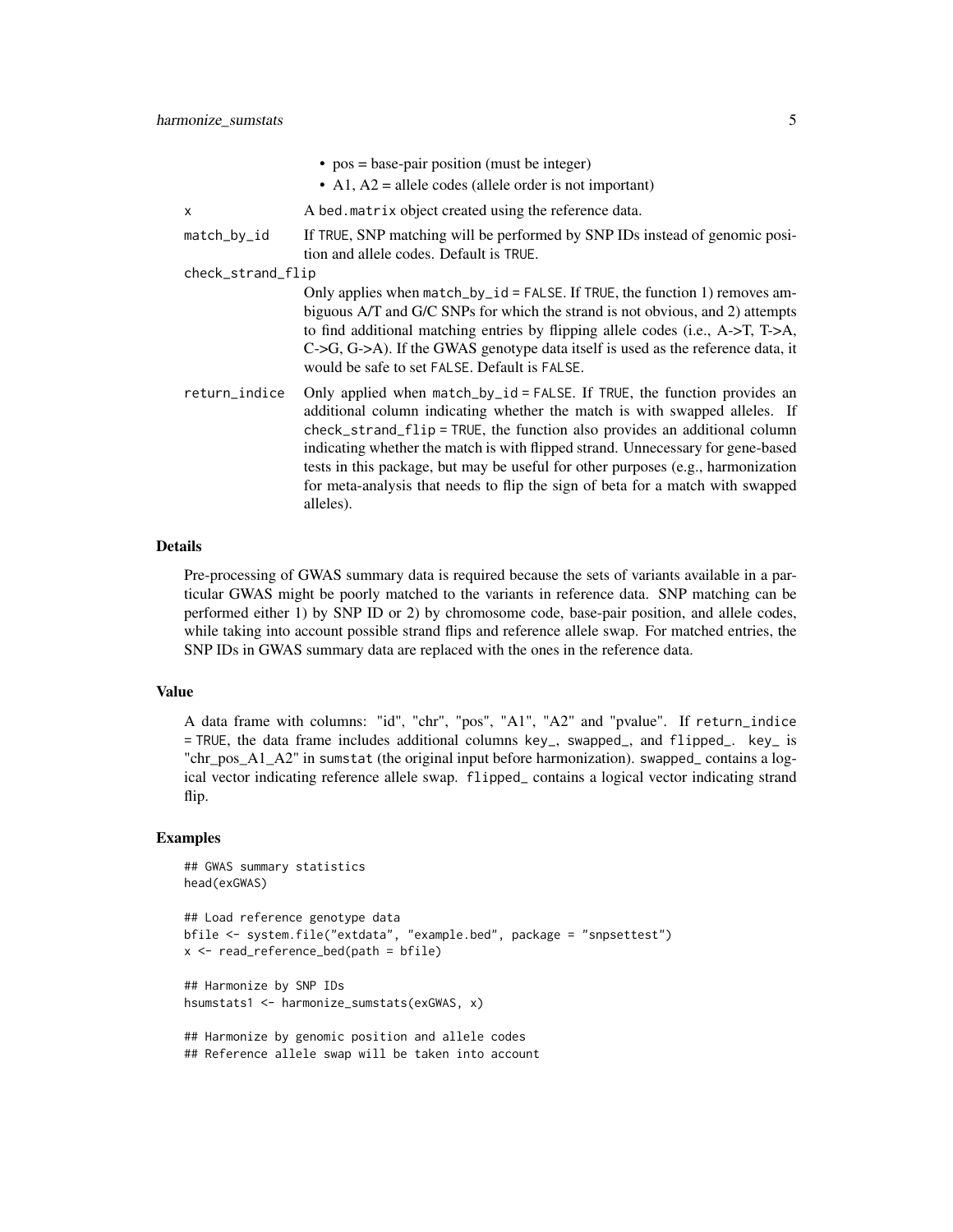```
hsumstats2 <- harmonize_sumstats(exGWAS, x, match_by_id = FALSE)
## Check matching entries by flipping allele codes
## Ambiguous SNPs will be excluded from harmonization
hsumstats3 <- harmonize_sumstats(exGWAS, x, match_by_id = FALSE,
                                 check_strand_flip = TRUE)
```
map\_snp\_to\_gene *Map SNPs to genes*

#### Description

Annotate SNPs onto their neighboring genes (or arbitrary genomic regions) to perform set-based association tests.

#### Usage

```
map_snp_to_gene(
  info_snp,
  info_gene,
  extend_start = 20L,
  extend_end = 20L,
  only_sets = FALSE
)
```
#### Arguments

| info_snp     | A data frame with columns: "id", "chr", and "pos".                                                                                                          |
|--------------|-------------------------------------------------------------------------------------------------------------------------------------------------------------|
|              | $\bullet$ id = SNP ID (e.g., rs numbers)                                                                                                                    |
|              | $\bullet$ chr = chromosome                                                                                                                                  |
|              | • $pos = base-pair position$                                                                                                                                |
| info_gene    | A data frame with columns: "gene.id", "chr", "start", and "end".                                                                                            |
|              | • general $=$ general D (or identifier for genomic regions)                                                                                                 |
|              | $\bullet$ chr = chromosome (must be the same chromosome coding scheme in $info_sp$ )                                                                        |
|              | $\bullet$ start = genomic start position                                                                                                                    |
|              | $\bullet$ end = genomic end position                                                                                                                        |
|              | If a gene has multiple intervals, SNPs mapped to any of them will be merged<br>into a single set. Please assign unique IDs if you don't want this behavior. |
| extend_start | A single non-negative integer, allowing for a certain kb window before the gene<br>to be included. Default is $20 (= 20kb)$ .                               |
| extend_end   | A single non-negative integer, allowing for a certain kb window after the gene<br>to be included. Default is $20 (= 20kb)$ .                                |
| only_sets    | If TRUE, only sets of SNPs for individual genes are returned. Otherwise, both<br>sets and mapping information are returned. Default is FALSE.               |
|              |                                                                                                                                                             |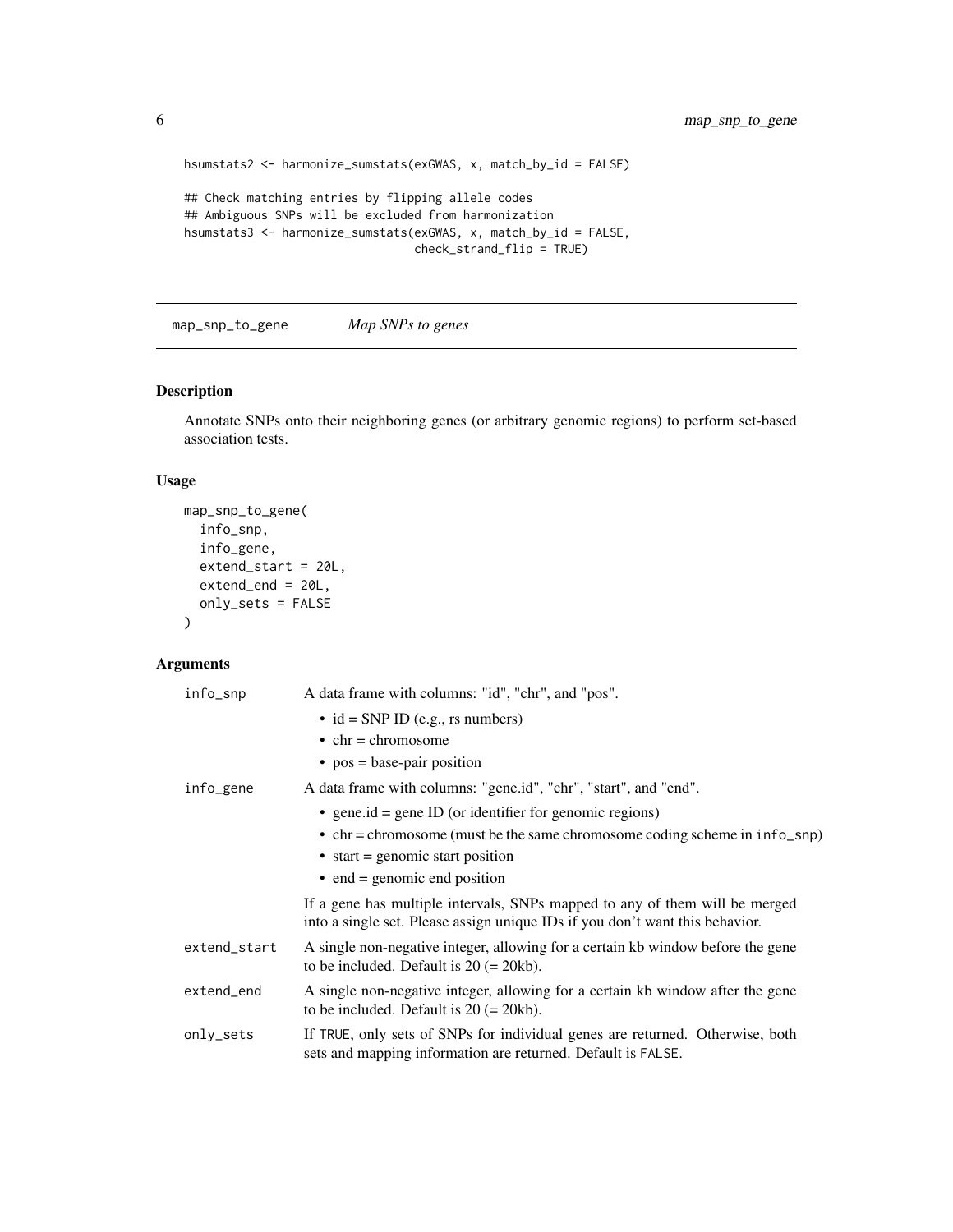#### <span id="page-6-0"></span>Value

A nested list containing following components:

- sets: a named list where each index represents a separate set of SNPs
- map: a data frame containing SNP mapping information

#### Examples

```
## GWAS summary statistics
head(exGWAS)
## Gene information data
head(gene.curated.GRCh37)
## Map SNPs to genes
snp_sets <- map_snp_to_gene(exGWAS, gene.curated.GRCh37)
## Better to use harmonized GWAS data for gene mapping
bfile <- system.file("extdata", "example.bed", package = "snpsettest")
x <- read_reference_bed(path = bfile)
hsumstats <- harmonize_sumstats(exGWAS, x)
snp_sets <- map_snp_to_gene(hsumstats, gene.curated.GRCh37)
```
read\_reference\_bed *Read a PLINK bed file for reference data*

#### Description

Create a bed.matrix object from a .bed file. The function expects .fam and .bim files under the same directory. See [gaston::read.bed.matrix](#page-0-0) for more details.

#### Usage

read\_reference\_bed(path, ...)

#### Arguments

| path     | A path to the bed file                            |
|----------|---------------------------------------------------|
| $\cdots$ | Further arguments used in gaston::read.bed.matrix |

#### Value

A [gaston::bed.matrix](#page-0-0) object with a Z-standardized genotype matrix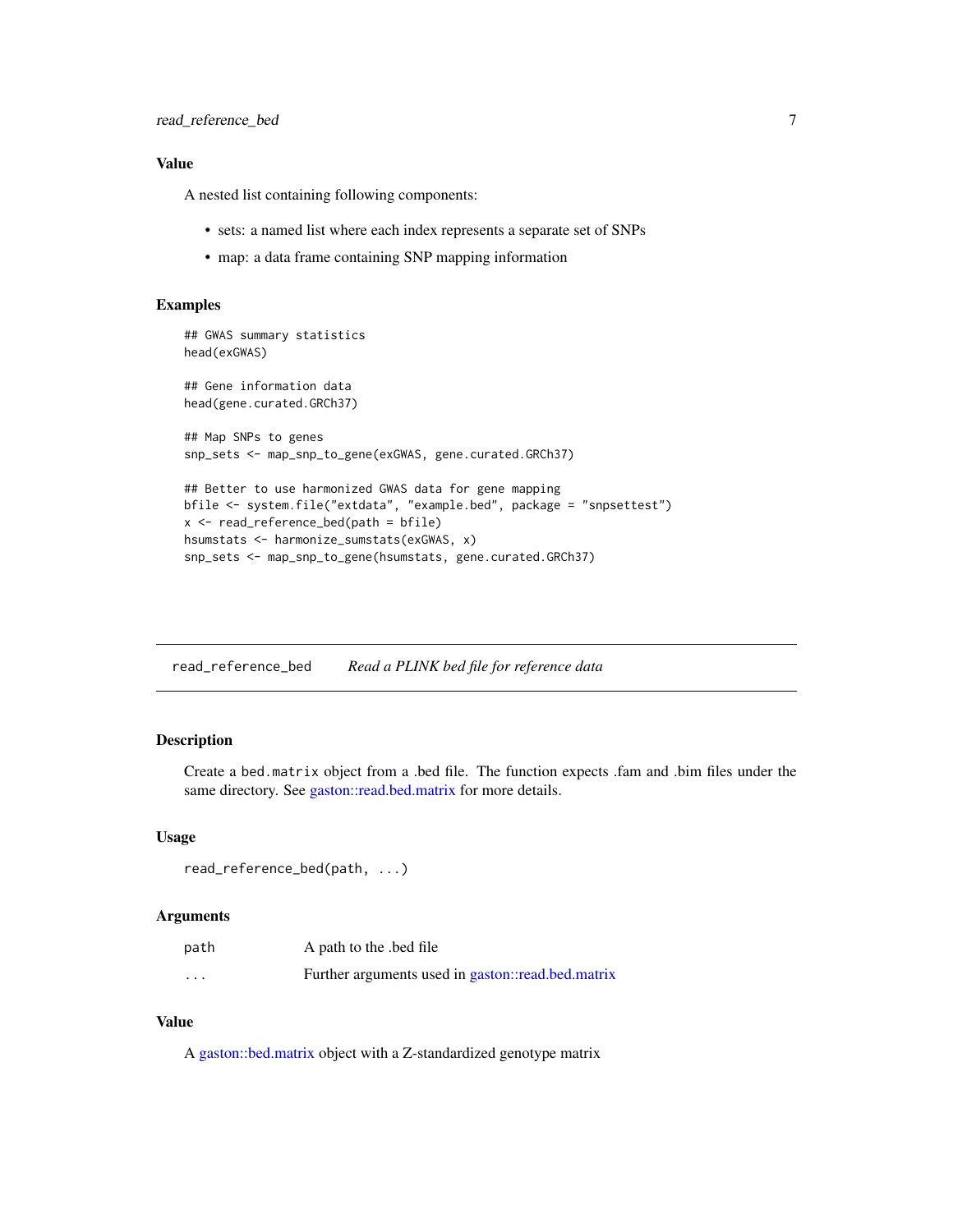#### Examples

```
## Get a path to the example .bed file
bfile <- system.file("extdata", "example.bed", package = "snpsettest")
## Read a .bed file
x <- read_reference_bed(path = bfile)
```
snpset\_test *Set-based association tests*

#### Description

Perform set-based association tests between multiple sets of SNPs and a phenotype using GWAS summary statistics. If the function encounters missing genotypes in the reference data, they will be imputed with genotype means.

#### Usage

```
snpset_test(hsumstats, x, snp_sets, method = c("saddle", "davies"))
```
#### Arguments

| hsumstats | A data frame processed by harmonize_sumstats.                                                                                                                                                                                                                                       |
|-----------|-------------------------------------------------------------------------------------------------------------------------------------------------------------------------------------------------------------------------------------------------------------------------------------|
| x         | A bed matrix object created from the reference data.                                                                                                                                                                                                                                |
| snp_sets  | A named list where each index represents a separate set of SNPs.                                                                                                                                                                                                                    |
| method    | A method to compute a set-level p value. "saddle" uses Kuonen's saddlepoint<br>approximation (1999) and "davies" uses the algorithm of Davies (1980). When<br>"davies" method failed to produce a meaningful result, "saddle" method is used<br>as a fallback. Default is "saddle". |

#### Value

A data.table with columns: "set.id", "pvalue", "n.snp", "top.snp.id" and "top.snp.pvalue"

- set.id = a name of SNP set
- $\bullet$  tstat = a test statistic
- pvalue  $=$  a set-level p value
- n.snp = the number of SNPs used in a test
- top.snp.id = SNP ID with the smallest p-value within a set of SNPs
- top.snp.pvalue = The smallest p-value within a set of SNPs

#### References

Kuonen, D. Saddlepoint Approximations for Distributions of Quadratic Forms in Normal Variables. Biometrika 86, 929–935 (1999).

Davies, R. B. Algorithm AS 155: The Distribution of a Linear Combination of Chi-Square Random Variables. Journal of the Royal Statistical Society. Series C (Applied Statistics) 29, 323–333 (1980).

<span id="page-7-0"></span>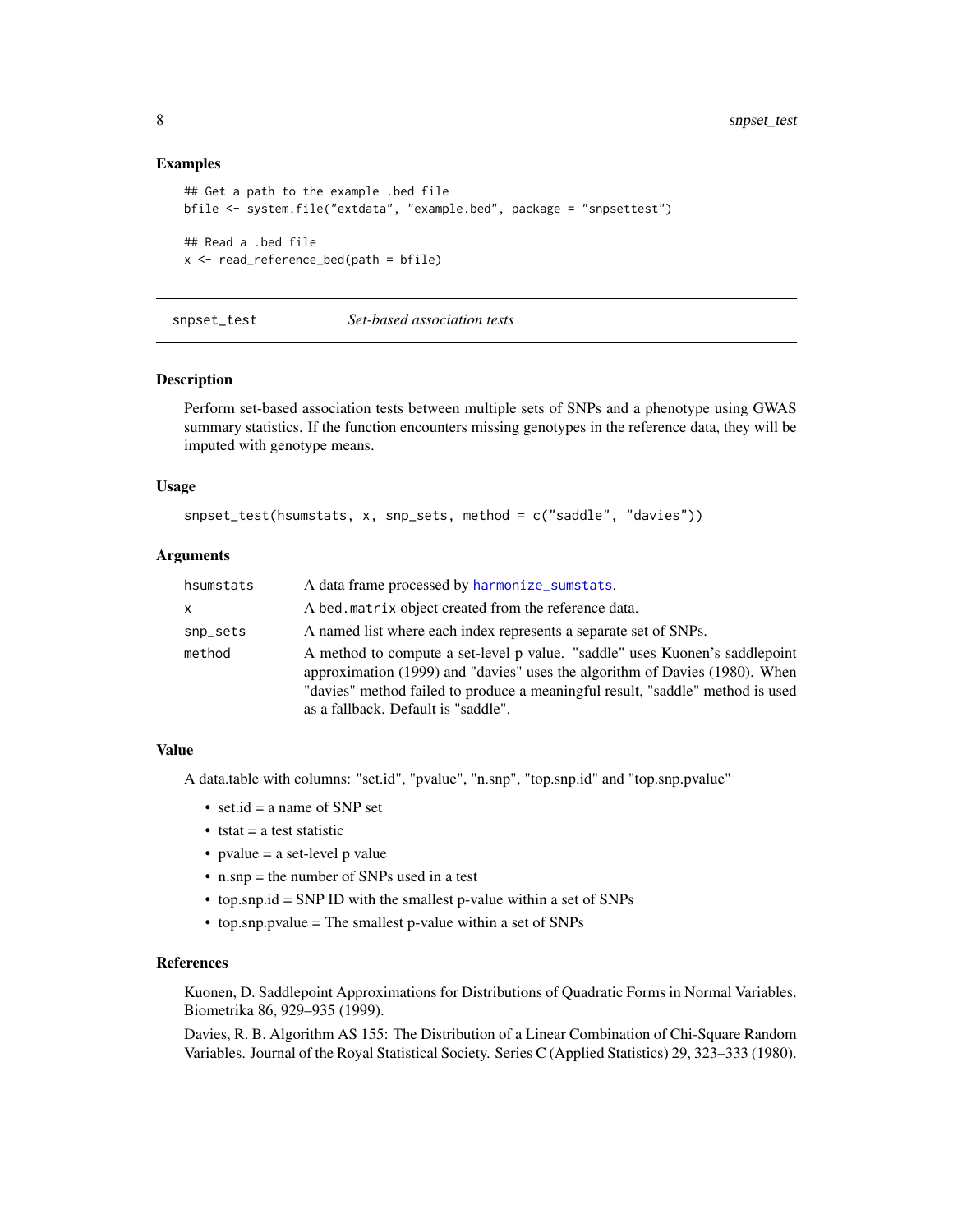#### snpset\_test 9

#### Examples

```
## GWAS summary statistics
head(exGWAS)
## Load reference genotype data
bfile <- system.file("extdata", "example.bed", package = "snpsettest")
x <- read_reference_bed(path = bfile)
## GWAS harmonization with reference data
hsumstats <- harmonize_sumstats(exGWAS, x)
## Perform a set-based test with an arbitrary SNP set
snpset_test(hsumstats, x, list(test = c("SNP_880", "SNP_1533", "SNP_4189")))
## Gene information data
head(gene.curated.GRCh37)
## Map SNPs to genes
snp_sets <- map_snp_to_gene(hsumstats, gene.curated.GRCh37)
## Perform gene-based association tests
```
out <- snpset\_test(hsumstats, x, snp\_sets\$sets)